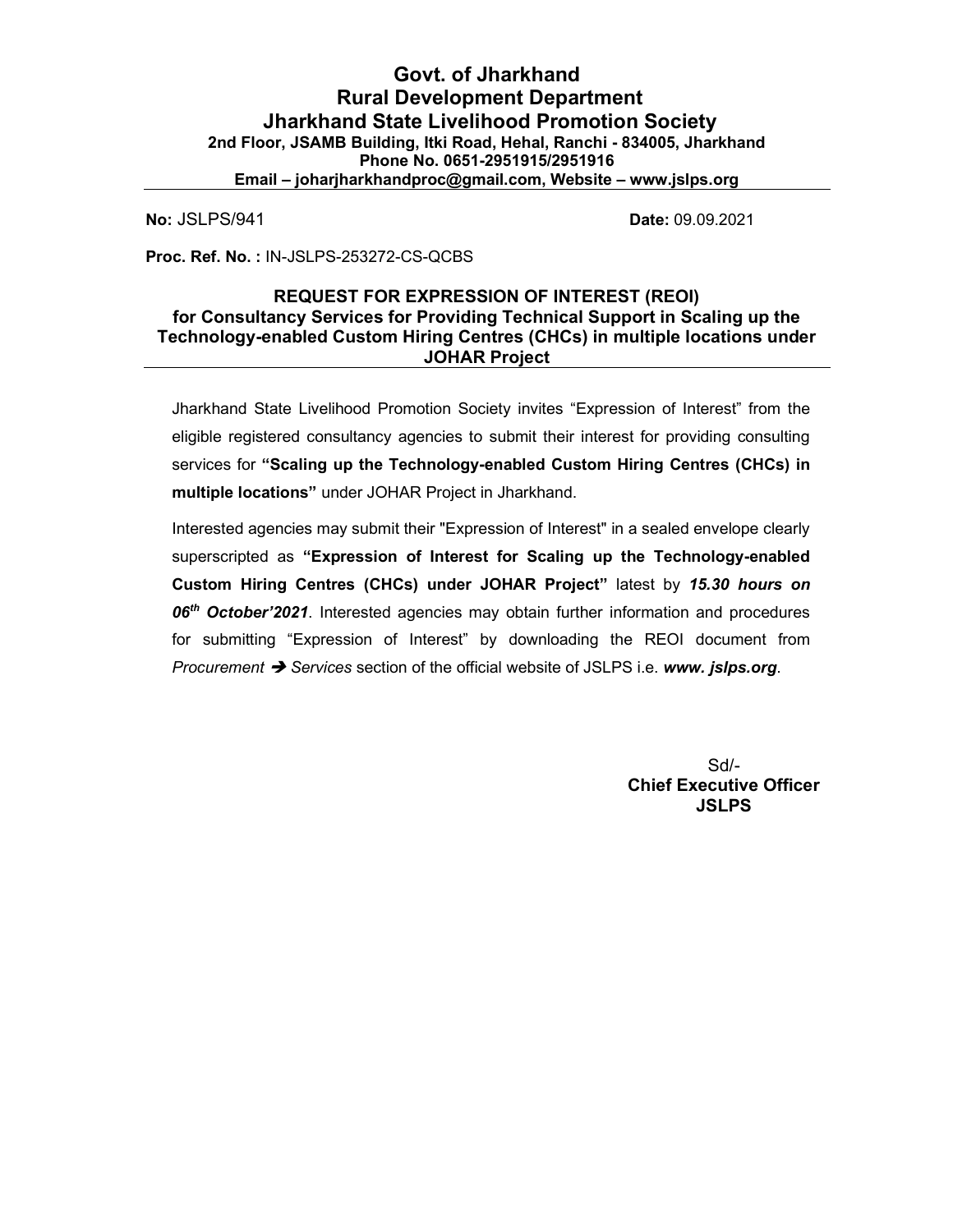# Govt. of Jharkhand Rural Development Department Jharkhand State Livelihood Promotion Society 2nd Floor, JSAMB Building, Itki Road, Hehal, Ranchi - 834005, Jharkhand Phone No. 0651-2951915/2951916 Email – joharjharkhandproc@gmail.com, Website – www.jslps.org

**No: JSLPS/941 Date: 09.09.2021** 

Proc. Ref. No. : IN-JSLPS-253272-CS-QCBS

#### REQUEST FOR EXPRESSION OF INTEREST (REOI)

#### (CONSULTING SERVICES – AGENCY SELECTION)

#### Assignment Title: - Consultancy Services for Providing Technical Support in Scaling up the Technology-enabled Custom Hiring Centres (CHCs) in multiple locations under JOHAR Project

The project titled Jharkhand Opportunities for Harnessing Rural Growth (JOHAR) being implemented by Jharkhand State Livelihood Promotion Society under the aegis of Rural Development Department, Government. of Jharkhand with financing from the World Bank towards the project implementation cost and intends to apply part of the proceeds for hiring of an agency to provide consulting services.

The consulting services ("the Services") include hiring of an agency for undertaking the Consultancy Services for Providing Technical Support in Scaling up the Technologyenabled Custom Hiring Centres (CHCs) in multiple locations under JOHAR Project for a period of 18 months subject to extension of further period based on the requirement of JSLPS and performance of TSA. The details activities are mentioned in the draft Terms of Reference (Annexure – B).

Jharkhand State Livelihood Promotion Society (JSLPS), now invites eligible consulting agencies to indicate their interest for providing the services. Interested agencies should provide information demonstrating that they have the required qualifications and relevant experience to perform the services.

The short-listing criteria are as follows.

- a) The agency should have an independent legal existence, registered under the applicable Act. [Submit proof of Registration Certificate, Articles and Memorandum of Association].
- b) The agency should have minimum 3 (three) years of experience in the relevant field of developing systems which ensure efficient operations of the Custom Hiring Centres.
- c) The agency should have an average annual turnover of Rs. Two Crore Thirty Lakhs or more during last three financial years and preferably have a positive net worth. Out of the total turnover, at least Rs. 1.15 crore should be from similar assignment. [Relevant documents viz, audited financial statements and a certificate from Charted Accountant in support of satisfying the criteria should be submitted].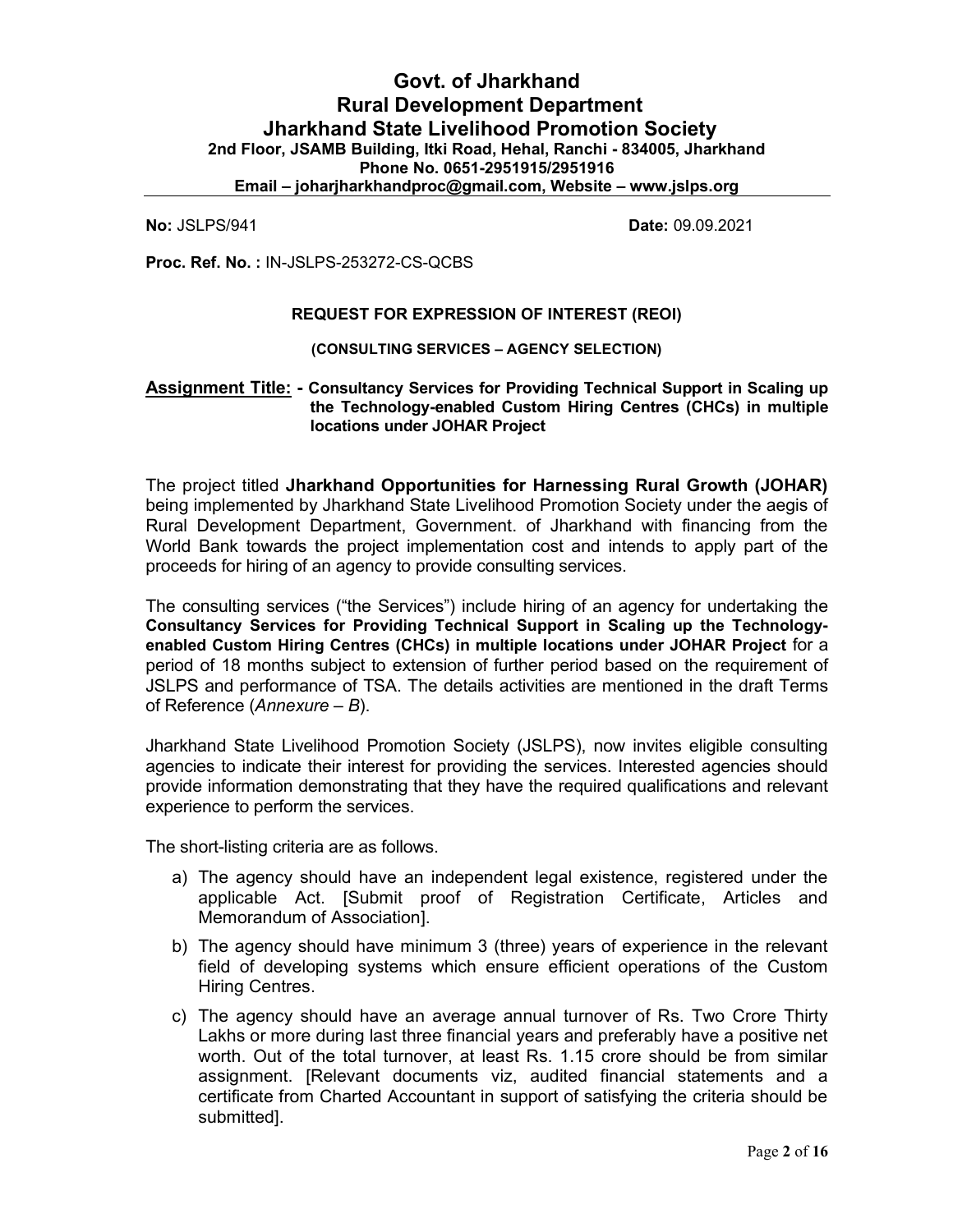- d) The agency should have prior experience and have successfully completed at least 2 similar assignments, in the last 5 years, in sectors specific to that of the proposed assignment. Experience in Government sector especially related to livelihoods sector projects and having a working experience in Jharkhand shall be preferred. [Submit proof of Successful Completion].
- e) The agency should have a well-qualified and sufficiently experienced team, in house, or should be in a position to commit about their own network/association.

Interested agencies may submit their application expressing interest in the prescribed Performa annexed herewith [Annexure – A & Annexure – A(1)] in sealed envelope with each page of the application signed by an authorised signatory, including the pages comprising the annexure.

The attention of interested agencies is drawn to paragraph 1.9 of the World Bank's Guidelines: Selection and Employment of Consultants under IBRD Loans and IDA Credits & Grants by World Bank Borrowers (January 2011 revised July 2014) ("Consultant Guidelines"), setting forth the World Bank's policy on conflict of interest. In addition, please refer to the following specific information on conflict of interest related to this assignment: conflict between consulting activities and procurement of goods, works or non-consulting services; conflict among consulting assignments; and relationship with Borrower's staff.

The Consultants may associate with other agencies in the form of a joint venture or a sub consultancy to enhance their qualifications. The submission should clearly indicate the type of association whether a joint venture (JV) or sub consultancy.

A Consultant will be selected in accordance with the Quality & Cost Based Selection (QCBS) method set out in the Consultant Guidelines.

Expressions of interest (in prescribed format) must be delivered in a written form only to the address below by person or through postal/courier services latest by 15.30 hours of 06<sup>th</sup> October'2021 by super-scribing/marking the envelope as "Expression of Interest for Scaling up the Technology-enabled Custom Hiring Centres (CHCs) under JOHAR Project" at the following address. Please note that EOIs shall be accepted by the aforesaid methods only within the stipulated period of submission.

## Address:

The Chief Executive Officer, Jharkhand State Livelihoods Promotion Society 2nd Floor, JSAMB Building, Itki Road, Hehal, Ranchi - 834005, Jharkhand Phone No. 0651-2951915/2951916 Email – joharjharkhandproc@gmail.com

> Sd/- Chief Executive Officer **JSLPS**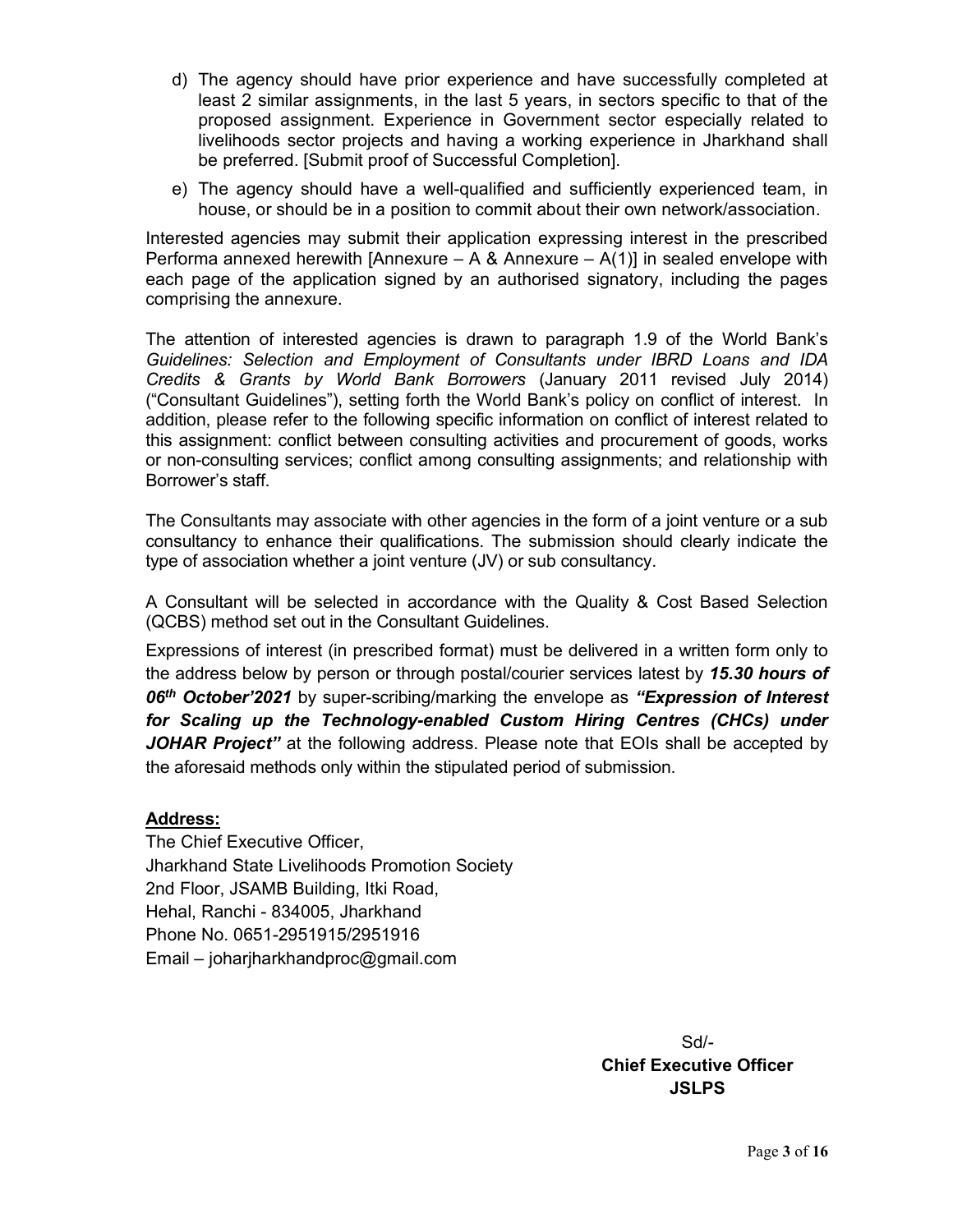## Annexure-A

Attachment 1: Format for Submission of Information to JSLPS, Ranchi to provide consultancy services for Providing Technical Support in Scaling up the Technologyenabled Custom Hiring Centres (CHCs) in multiple locations under JOHAR Project.

Submission Requirements

|                  | A - Consultant Company's Profile [Maximum 2 Pages] |                                                                              |  |                                                                                                                                                                                                                                                                                                                                                                                                |  |                |                                                                                       |
|------------------|----------------------------------------------------|------------------------------------------------------------------------------|--|------------------------------------------------------------------------------------------------------------------------------------------------------------------------------------------------------------------------------------------------------------------------------------------------------------------------------------------------------------------------------------------------|--|----------------|---------------------------------------------------------------------------------------|
| 1.<br>2.         | Organizational                                     | Financial: (Minimum average annual<br>turnover of Rs. Two Crore Thirty       |  | Provide a brief description of the background<br>and organization of your firm/entity.<br>The brief description should include:<br>Ownership details<br>Date and place of incorporation of the<br>firm,<br>Objectives of the firm,<br>Availability of appropriate skills among<br>staff.<br>Provide the turnover on the basis of the audited<br>accounts of the previous three financial years |  |                |                                                                                       |
|                  |                                                    | Lakhs during the last three financial                                        |  | in Indian Rupees.                                                                                                                                                                                                                                                                                                                                                                              |  |                |                                                                                       |
|                  | years required.                                    |                                                                              |  | 2017-18                                                                                                                                                                                                                                                                                                                                                                                        |  | 2018-19        | 2019-20                                                                               |
|                  |                                                    |                                                                              |  |                                                                                                                                                                                                                                                                                                                                                                                                |  |                |                                                                                       |
| $\overline{1}$ . |                                                    | B - Consultant Agency's Experience [Maximum 15-20 pages]                     |  |                                                                                                                                                                                                                                                                                                                                                                                                |  |                | Experience of working on government, externally aided, or livelihoods sector projects |
|                  | in India.                                          |                                                                              |  |                                                                                                                                                                                                                                                                                                                                                                                                |  |                |                                                                                       |
|                  |                                                    | At least 3 years of experience required.                                     |  |                                                                                                                                                                                                                                                                                                                                                                                                |  |                |                                                                                       |
|                  |                                                    | Please provide details of up to 10 such assignments (you may add more rows). |  |                                                                                                                                                                                                                                                                                                                                                                                                |  |                |                                                                                       |
|                  | Name of                                            | Services provided                                                            |  | Client and                                                                                                                                                                                                                                                                                                                                                                                     |  | Duration of    | Value of                                                                              |
|                  | Project                                            |                                                                              |  | Country                                                                                                                                                                                                                                                                                                                                                                                        |  | Assignment     | Contract (Rs)                                                                         |
|                  |                                                    |                                                                              |  |                                                                                                                                                                                                                                                                                                                                                                                                |  |                |                                                                                       |
|                  |                                                    |                                                                              |  |                                                                                                                                                                                                                                                                                                                                                                                                |  |                |                                                                                       |
|                  |                                                    |                                                                              |  |                                                                                                                                                                                                                                                                                                                                                                                                |  |                |                                                                                       |
|                  |                                                    |                                                                              |  |                                                                                                                                                                                                                                                                                                                                                                                                |  |                |                                                                                       |
| 2.               |                                                    |                                                                              |  |                                                                                                                                                                                                                                                                                                                                                                                                |  |                | Experience in providing consulting services in the relevant field (Minimum 2 similar  |
|                  | nature of assignment:                              |                                                                              |  |                                                                                                                                                                                                                                                                                                                                                                                                |  |                |                                                                                       |
|                  | Name of the                                        | Nature of the                                                                |  | Location and                                                                                                                                                                                                                                                                                                                                                                                   |  | Duration of    | Value of                                                                              |
|                  | Client                                             | assignment                                                                   |  | coverage                                                                                                                                                                                                                                                                                                                                                                                       |  | Assignment (In | Contract (Rs.                                                                         |
|                  | (Gol/Externally                                    |                                                                              |  | (entire state,                                                                                                                                                                                                                                                                                                                                                                                 |  | month)         | Lakh)                                                                                 |
|                  | Aided Project)                                     |                                                                              |  | country, etc.)                                                                                                                                                                                                                                                                                                                                                                                 |  |                |                                                                                       |
|                  |                                                    |                                                                              |  |                                                                                                                                                                                                                                                                                                                                                                                                |  |                |                                                                                       |
|                  |                                                    |                                                                              |  |                                                                                                                                                                                                                                                                                                                                                                                                |  |                |                                                                                       |
|                  |                                                    |                                                                              |  |                                                                                                                                                                                                                                                                                                                                                                                                |  |                |                                                                                       |
|                  |                                                    |                                                                              |  |                                                                                                                                                                                                                                                                                                                                                                                                |  |                |                                                                                       |
|                  | Please enclose copy of the contract as evidence    |                                                                              |  |                                                                                                                                                                                                                                                                                                                                                                                                |  |                |                                                                                       |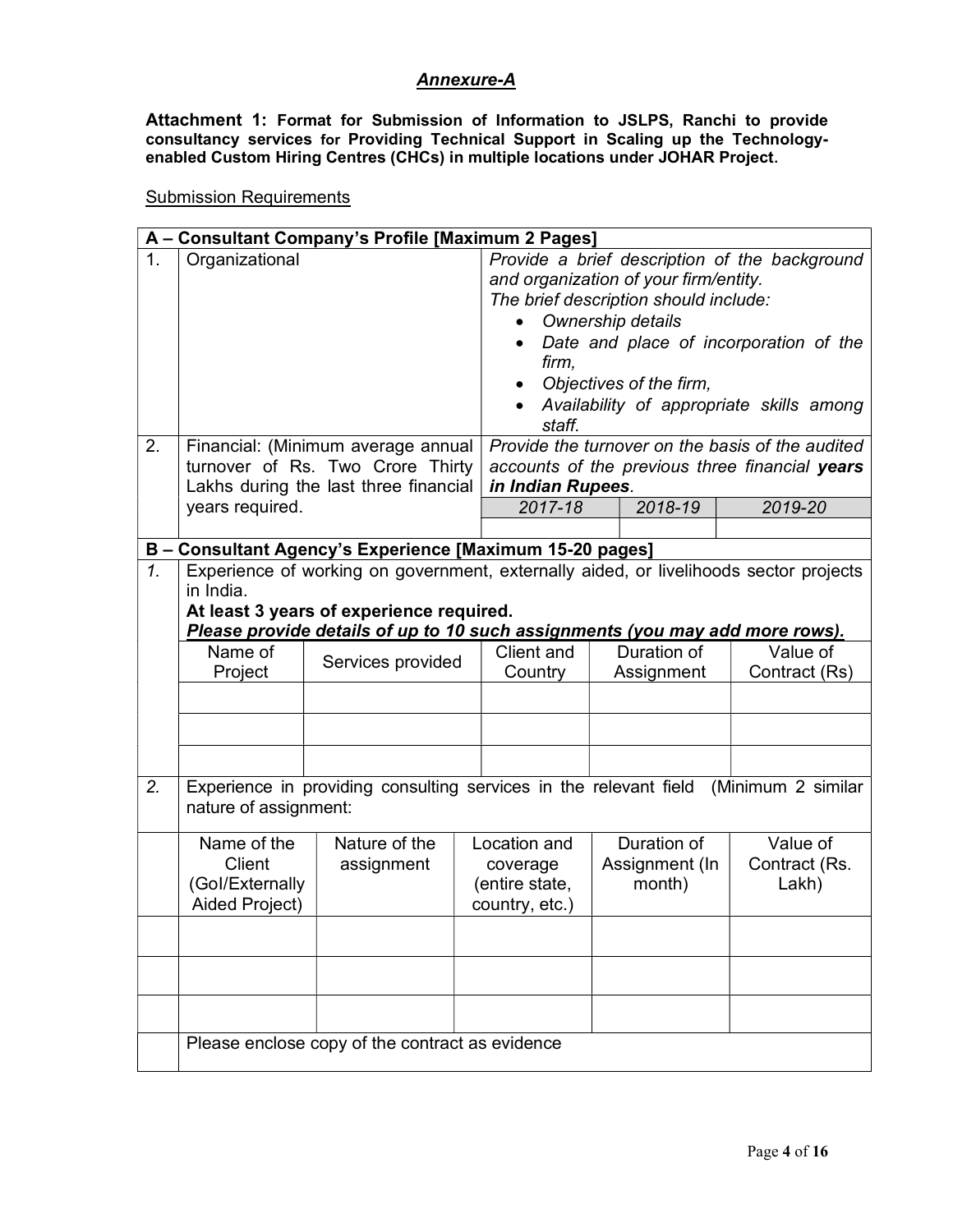| 3. | Two Experts to be proposed with experience Development Sector or Externally Aided<br>Project in the areas of Agriculture or similar nature of works at-least for a period of 3<br>years. Both experts proposed should have experience in government, externally aided,<br>or livelihoods sector projects and specifically with leading similar nature of assignment<br>in accordance with the draft TOR at-least for a period of 3 years. Detailed CVs are not |                                                                                                                            |                         |                                          |  |  |
|----|----------------------------------------------------------------------------------------------------------------------------------------------------------------------------------------------------------------------------------------------------------------------------------------------------------------------------------------------------------------------------------------------------------------------------------------------------------------|----------------------------------------------------------------------------------------------------------------------------|-------------------------|------------------------------------------|--|--|
|    |                                                                                                                                                                                                                                                                                                                                                                                                                                                                | required at REOI stage, it should be submitted if the agency qualifies for RFP stage.                                      |                         |                                          |  |  |
|    | following format:                                                                                                                                                                                                                                                                                                                                                                                                                                              | Among other information, the brief CVs should include the following information in the                                     |                         |                                          |  |  |
|    | Name of the proposed Expert                                                                                                                                                                                                                                                                                                                                                                                                                                    |                                                                                                                            |                         |                                          |  |  |
|    | Designation                                                                                                                                                                                                                                                                                                                                                                                                                                                    |                                                                                                                            |                         |                                          |  |  |
|    | Experience of 3 years in Development Sectors or any externally aided projects                                                                                                                                                                                                                                                                                                                                                                                  |                                                                                                                            |                         |                                          |  |  |
|    | Name of Project                                                                                                                                                                                                                                                                                                                                                                                                                                                | Experience in<br>Developing systems<br>which ensure efficient<br>operations of the<br><b>Custom Hiring</b><br>Centres etc. | <b>Client and State</b> | Duration of<br>Assignments (In<br>month) |  |  |
|    |                                                                                                                                                                                                                                                                                                                                                                                                                                                                |                                                                                                                            |                         |                                          |  |  |

If the Consultant has formed a consortium, all the above details of each member of the consortium and the name of the lead partner, shall be provided.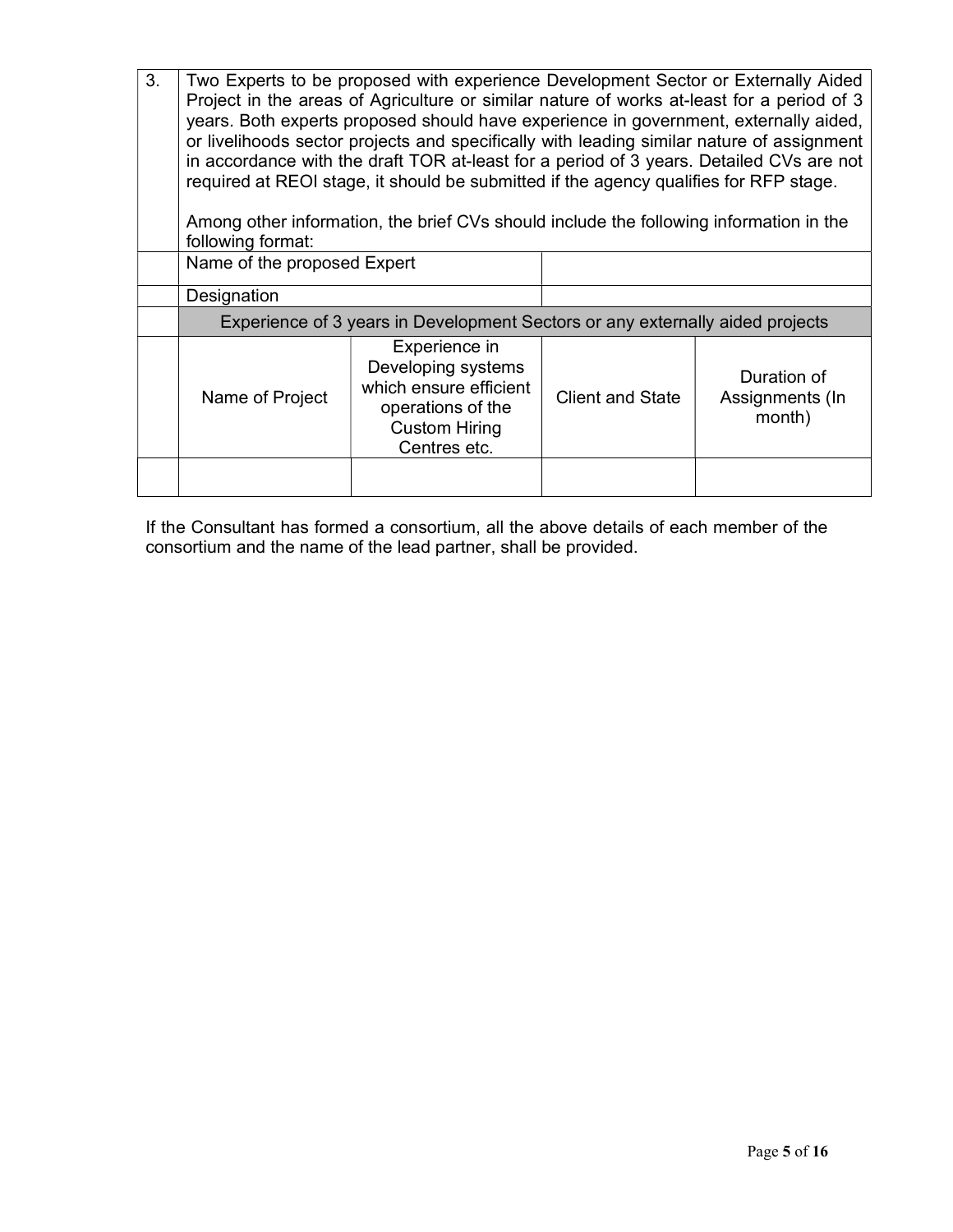# Annexure – A(1) **Declaration**

Date:  $\frac{1}{2}$ 

# To whom so ever it may be concern

I/We hereby solemnly take oath that I/We am/are authorized signatory in the firms/ Agency/ Institute/ Company and hereby declare that "Our firms/ Agency/ Institute/ Company do not face any sanction or any pending disciplinary action from any authority against our firms/ Agency/ Institute/ Company or partners." Further, it is also certified that our firm has not been blacklisted/debarred by any government or any other donor/partner organization in past.

In case of any further changes which effect of this declaration at a later date; we would inform the JSLPS accordingly.

> Authorized Signatory (with seal)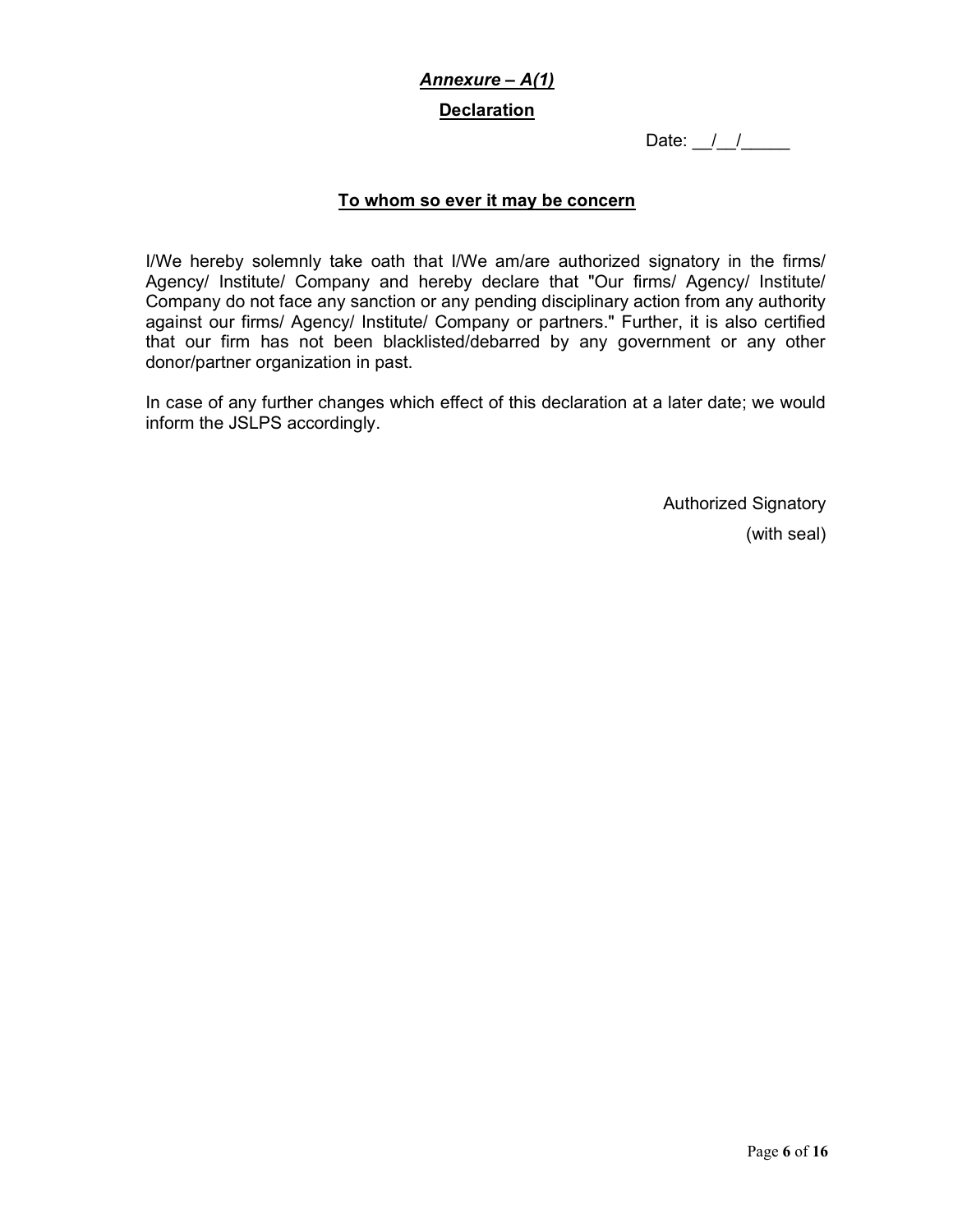#### ANNEXURE – B

#### Draft TOR for hiring of Technical Support Agency (TSA) for "Scaling up the Technology-enabled Custom Hiring Centres (CHCs) in multiple locations under JOHAR Project"

#### 1. BACKGROUND

Jharkhand Opportunities for Harnessing Rural Growth Project (JOHAR) is a World Bank assisted project being implemented since September 4, 2017 for a period of six years by the Jharkhand State Livelihood Promotion Society (JSLPS), an autonomous society under the aegis of Department of Rural Development, Government of Jharkhand.

The JOHAR project aims to enhance agricultural incomes of rural producers through increased productivity, improved market linkages and value addition; supported by strengthening extension services and improving access to credit. The emphasis will be on economic integration and enhancing rural livelihood opportunities of the most disadvantaged groups including women. The project will support climate-resilient agriculture, access to agricultural markets, water and natural resources management. It will also support enhancement of rural livelihood opportunities through encouraging diversification, lowering production costs, strengthening market linkages, skill development and self-employment. About 2 lakhs households in rural Jharkhand are targeted to benefit from the project over six years. The sources of investment include project support, state program convergence, partnership with the private sector and community contribution.

Project interventions is focused on the sub-sectors of High Value Agriculture, livestock (small ruminants), NTFP, fisheries and irrigation. Although the project works across these five sub-sectors, the typology of the interventions reaching each geographic cluster (15 villages in a block) of households is limited to pre-determined primary and secondary subsectors.

The project is being implemented in 68 blocks within 17 districts of the state. The primary project beneficiaries are the rural households, the majority of whom are women SHG members, including from SC, ST, and smallholder and landless households in selected blocks of rural Jharkhand.The beneficiary households are largely from the SHG households supported by NRLM and are selected for inclusion in the project through a participatory, community-driven process that employs well-defined criteria including their actual/potential ability to generate marketable surplus production.

The sub-sector-wise outreach is 150,000 households for High Value Agriculture and Irrigation, 50992 households for livestock, 34,500 households for fishery and 58,400 households for NTFP interventions. However, there is an overlap of beneficiaries since each household benefits from interventions of at least two sub sectorsthat have potential to add economic value to the households. Therefore, effectively the target number of households is little over 200,000. A significant part of these beneficiaries is in LWE areas.

The initial focus of the project is to initiate activities of the sub sectors with members of mature SHG's who are willing to become the members of the PG's. Thus, all such blocks where mature SHG's exist are targeted. The project has a focus on enrolling all the households in the blocks to join the intervention (please refer to the PAD of JOHAR project for more information on the project).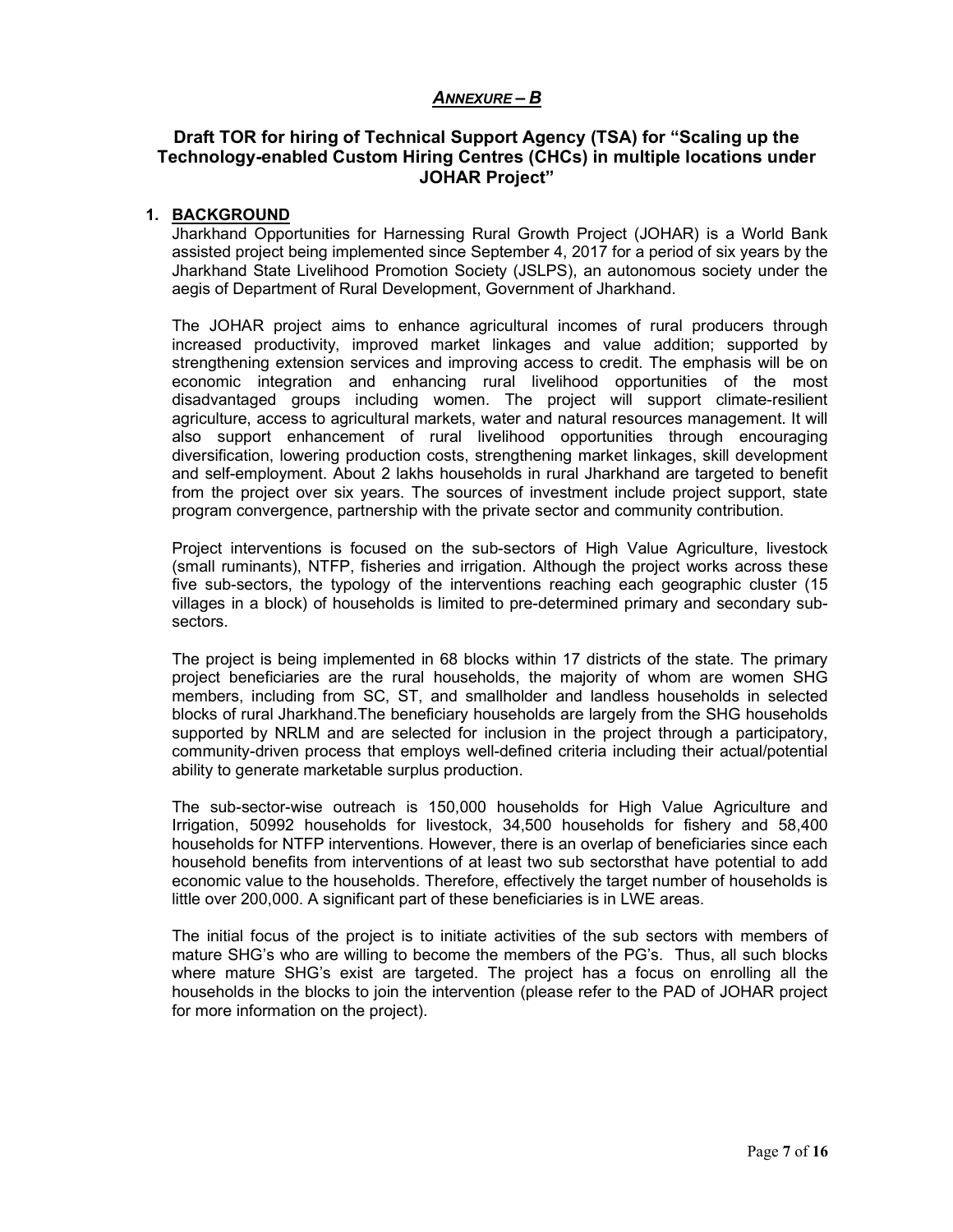#### 2. THE INSTITUTIONAL MODEL IN JOHAR

JOHAR focuses on key commodities has potential of high growth and providing high returns to the producers. The key commodities in the project are as follows:

| S. N.          | <b>Sub-Sectors</b>      | Commodities                                                                           |
|----------------|-------------------------|---------------------------------------------------------------------------------------|
|                | <b>High Value Crops</b> | Banana, Papaya, Cauliflower, Chilly, Cabbage, Tomato, French<br>Beans, Okra, Cucurbit |
| 2              | Fishery                 | Inland Fisheries, Cage Culture, Pen Culture                                           |
| 3              | Livestock               | Goat, Backyard Poultry, Pig, Broiler, Layer                                           |
| $\overline{4}$ | <b>NTFP</b>             | Lac, Tamarind, Chironjee, Honey, Moringa, Lemon Grass, Tulsi,<br><b>Jackfruit</b>     |

All these commodities are presently under cultivation and being sold in individual capacities resulting in poor returns. Lack of negotiation power and poor access to bigger markets further adds to the problem. In this context, it becomes important to design an institutional framework through which market-based interventions will be implemented. To make the produce reach the best market and in the most cost-effective way, the following institution model is being proposed:



Under this model, the Producer Groups (PGs) at the village level undertakes functions such as aggregation, procurement, primary sorting & grading etc at the village level. The aggregated produce feeds into the Rural Business Hubs (RBH) i.e. a business unit of the FPC is established at the appropriate level based on economic viability. The RBH acts as a service centre for the functions like aggregation, sorting, grading, processing of the produce procured from the PGs. It also helps with sale of inputs to farmers along with the management of the Custom Hiring Centers (CHC) for lending the small farm machineries on rental basis. The FPOs are supposed to build the market linkage for the final produce available at RBH. The FPO based on Livestock are of a nature which requires efficient and effective service delivery at the doorstep to reduce livestock mortality and assure good returns. However, capacities of the FPCs at block level are not sufficient at the initial phase to explore and maintain such linkages. To ensure such linkages and leverage the huge volumes of various FPCs, the FPO Incubation & Support Cell (FISC) at the state level creates linkages with institutional buyers and develop marketing strategies for the brands to be promoted by the FPOs. It also explores and mobilize credits and finances for the FPO business. The FISC has a team of multidisciplinary professionals from the field of Public-Private Partnerships, Institution Building, Value Chain & Enterprise Development, Agribusiness and Agri-Finance.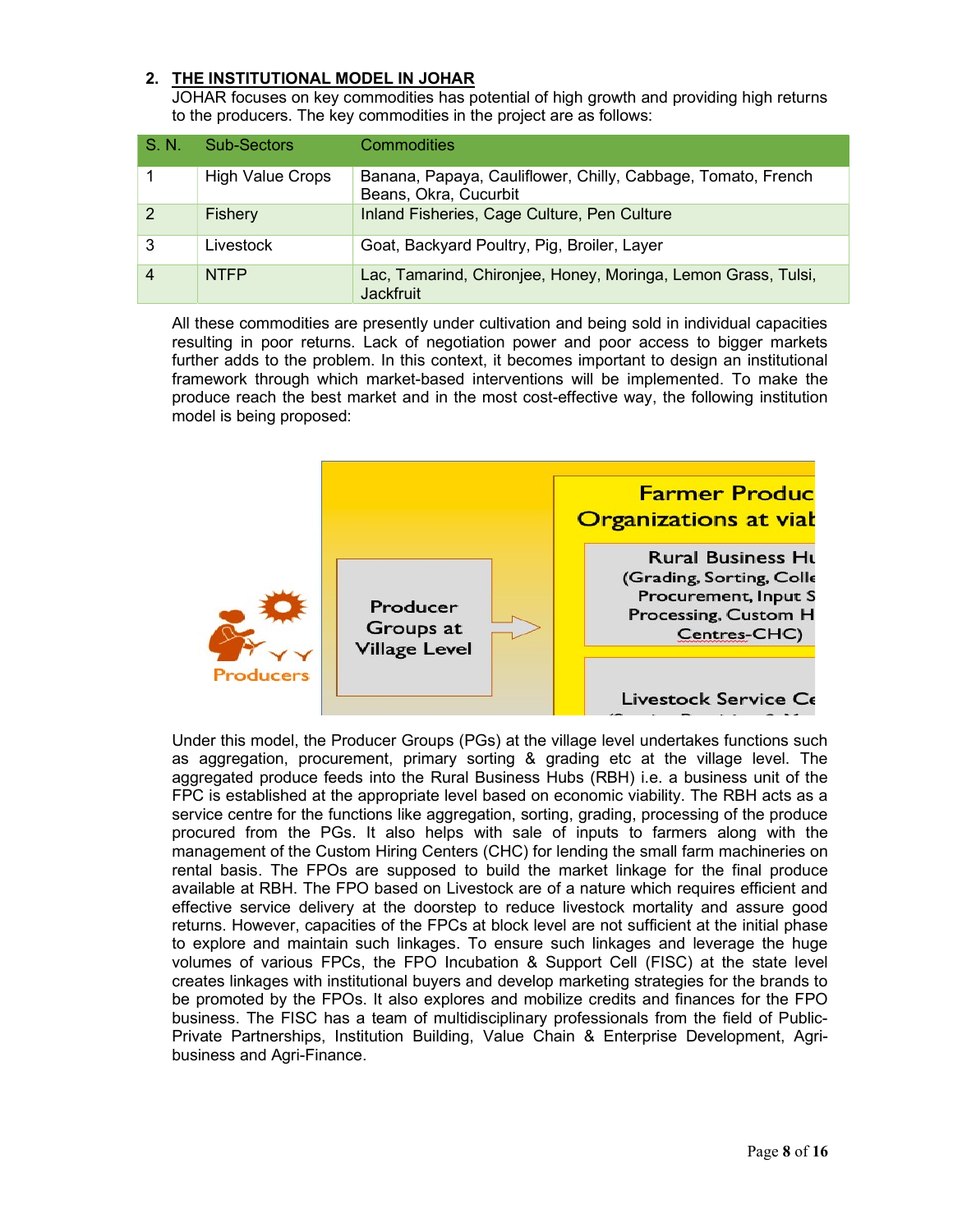#### 3. NEED FOR SCALE-UP PHASE

Jharkhand State Livelihoods Promotion Society (JSLPS) has come up with the intervention of custom hiring centre (CHC) "Developing the Operating Procedure and Piloting the Custom Hiring Centres (CHCs) in multiple locations" under JOHAR Project with an objective of increasing farm mechanization/implementation usage among small and marginal farmers. Custom Hiring Centre (CHC) Model under JOHAR focuses upon increasing the utilization of existing machinery for achieving the objective of increased level of farm mechanization.

JSLPS has already been rolled out CHC operation in pilot locations along with associated training & capacity building activities & convergence activities. This model has helped in facilitating availability of conventional implements as well introduction of new implements and provided a new business model for JOHAR FPCs. A strong foundation has been laid during for taking the overall intervention to next level.

To scale-up this model at larger scale along with facilitating related convergence activities and forging new partnership, it would be important to continue the handholding & technical support for at least 18 Month. It is also important for increasing the outreach of the intervention to extend the benefits to large number of farmers associated with the institutions created under JOHAR. Special emphasis will be given on strengthening the governance structure through training and capacity building of FPCs. During this scale-up phase, new and advanced implement will be introduced in the field to take the overall farm mechanization to higher level. This scale-up phase will also be helpful in strengthening of overall CHC model and its long-term sustainability & overall impact on community, as for considerable period covid related constraint has impacted the project in direct & indirect manner.

During this scale-up phase the TSA will facilitate scale up of ongoing activities, support on some newer intervention such as library model, private sector partnership for newer technology and support in effective dissemination of successful case studies and impact stories. The details of these activities proposed to be undertaken by TSA during scale-up period is captured below:

- A. Continuation of ongoing activities at larger scale: TSA will help in scale-up of ongoing activities. This includes following activities:
	- a) Further expansion of ongoing CHC model and related awareness creation activity
	- b) Facilitatory support for increased adoption and Introduction of new implements
	- c) Building up on existing partnership with private players for introduction of new technology and capacity building
	- d) Continued support in leveraging Govt. schemes and other related convergence activities
	- e) Training and Capacity Building activities
	- f) Strengthening the governance structure through training and capacity building of FPCs for managing the operational aspects of the intervention.

#### B. Facilitating new areas of intervention:

- a) Facilitating establishing Library Model and its outreach: This will include activities such as SoP preparation for Library model establishment and operation, Training need assessment & updation/preparation of training module suitable for cadres and FPC staff.
- b) Facilitating partnership with private sector & start-ups for new interventions: TSA would coordinate with private sector for few demonstrations involving use of new technology and integrated FaaS (Farming as a service). TSA would also explore the possibility of support from private sector in running CHC centres. Collaboration with farm implement manufacturer will be explored for the demonstration of implement at RBH and community institution level. New and advanced implements will be introduced in the field through convergence with private sector players. Along with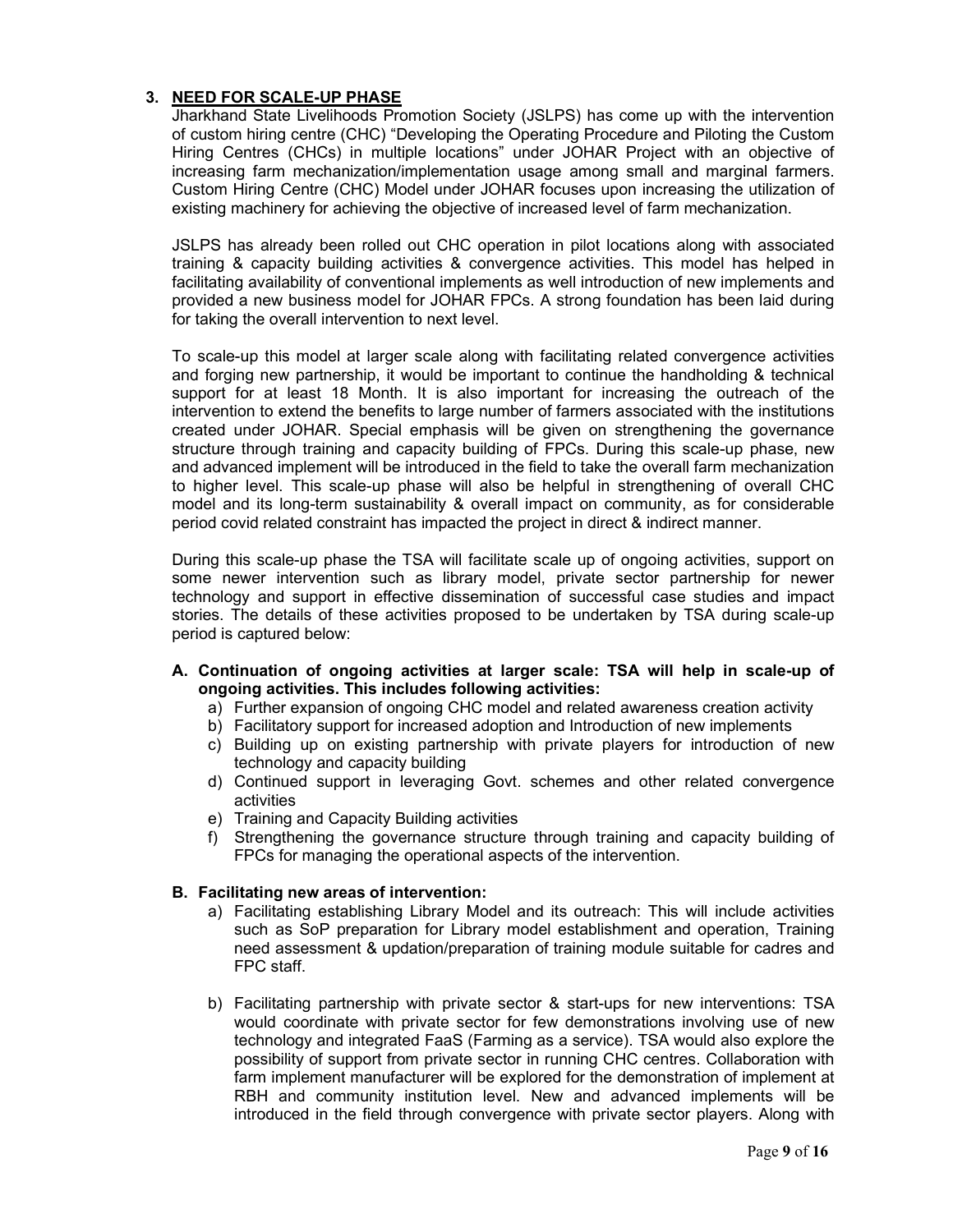this, proposition for leasing out some advanced level implements to entrepreneurs can also be explored with these players.

- c) Designing of training programme for CHC operators and their certification training with JAMTTC for increasing the technical knowhow. TSA would support in identification of farm implements and their demonstration for the climate resilient agriculture activity. This can be very useful for increasing the cropping during rabi season in area having low irrigation facility.
- d) Facilitating enhanced dissemination of success stories/impact stories: TSA would also help in preparing some case studies for successful CHC operation and impact stories for further dissemination.
- e) FPC staff- entrepreneurship engagement programs: As both FPC and entrepreneurs are critical for CHC model, TA would also facilitate in undertaking suitable FPC- entrepreneur engagement programs for better trust building and optimal uptake and expansion.

#### 3. OBJECTIVES OF THE ASSIGNMENT

The overall objective of this consultancy is to develop systems, process and resources which would ensure efficient operations of the Custom Hiring Centres making it an appropriate solution for the rural producer in order to deal with issues of labor scarcity and reducing the cost of operations including drudgery reduction. It will be done through building on the work done during first phase of intervention with an objective of achieving the significant increase in the scale of operation. It also aims at creating an ecosystem for government and private sector players for meaningful engagements with the CHCs of JOHAR through the Farmers Producer Companies promoted in the project.

#### 4. AREA COVERAGE & DURATION:

The proposed assignment will cover 1,50,000 nos. farmers in 39 selected Blocks of 13 Districts as per as per the Annexure 1 to this TOR. The total duration of the assignment shall be of 18 months. However, on basis the requirement of JSLPS and performance of the TSA, duration of the contract may be extended further.

#### 5. KEY ACTIVITIES:

The outcome of the proposed assignment would be that all the HVA project households are having access to the supports of farm mechanization through the sustainable Custom Hiring Centres (CHC) as per their requirement. The following key activities need to be delivered for the successful achievement of above objectives:

- a) To facilitate the roll out of the library-based model through preparing action plan on preparatory activities and operational planning. Training modules will be developed for various stakeholders covering subject like preventive maintenance, SOP, running of centres. It will also include Development of IEC material in Video and Audio for order booking process, order execution process through app and call centre.
- b) To demonstrate the crop specific advanced implements with their utility for farmers in terms of lower input cost, time saving and increasing productivity. It will be done through convergence with private sector partners.
- c) To undertake the convergence activities with government department for r buying of new farm implements. It will help in strengthening library-based model through increasing the availability of various implements, which FPCs will be able to purchase through availing subsidy.
- d) Engagement programme for entrepreneurs and FPC staff, CHC operators at block level to increase the overall outreach and scale of the intervention. It will help in understanding the field level issues and get insights.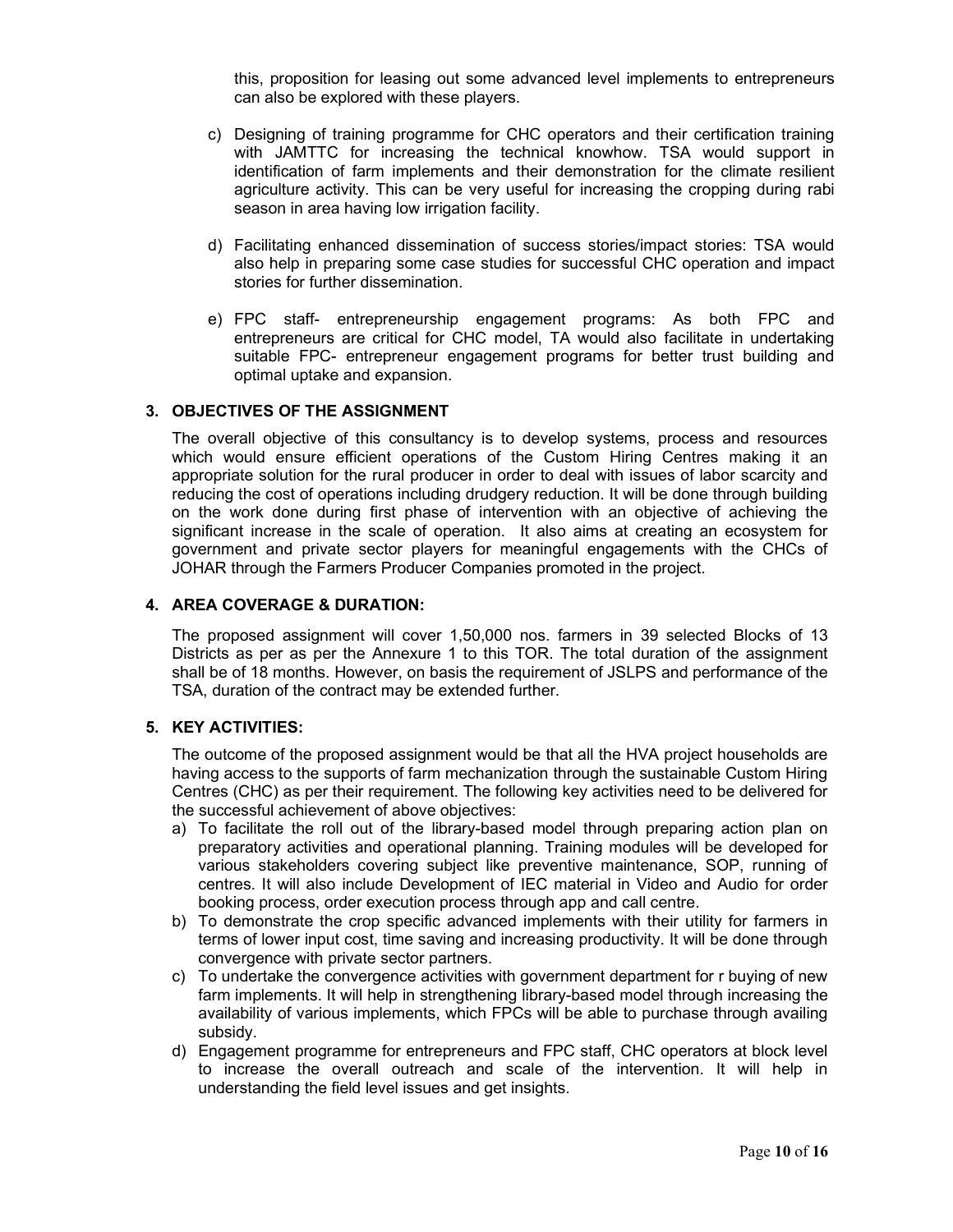- e) Developing the case studies showcasing impact of CHC model on community. It will also include showcasing successful introduction of new implements under CHC model and how CHC is playing a role in women empowerment.
- f) Facilitating the state level workshop on role of CHC in farm mechanisation and ways to strengthen the model for wider adoption involving participation from Govt department, related institutes and private players- detailed activity report. It will help in alignment of overall objectives with all the stakeholders.
- g) Ensuring scale-up of CHC model in terms of order generation and service delivery by at least 50% from the Kharif of 2020 through ensuring increases outreach and scale. It will also include data capturing in the App and sharing it in the form of seasonal reports to JOHAR.
- h) To develop a framework with FPC staffs are managing the CHC operations with supportive supervision. It will help in ensuring strengthening of governance structure.
- i) To facilitate the CHC Operator training through JAMTTC/University/Institute on farm implements, their usage, library model and business planning. CHC operator will play a pivotal role in the overall ground level implementation through coordination with all the stakeholders.
- j) Facilitating the partnership with private players for CHC operation with defined role for each player. Partnership with one FAAS (Farming as a Service) player will also be facilitated for innovative solutions (pay per use) with CHC acting as facilitating agent on revenue sharing model.

#### 3. DATA SERVICES AND FACILITIES TO BE PROVIDED BY JOHAR/JSLPS

- a) The tentative list of locations for pilot block and district-wise.
- b) The list of commodities as per the decision taken based on the market assessment reports and the existing cropping pattern by Producer Groups and Farmers Producer Companies, block and district-wise. Some commodities/forms of commodities can also be suggested by the TSA based on the market demand where Jharkhand can have a competitive advantage.
- c) The training cost for PG leaders, Marketing Cadre, FPO directors, CEO etc will be borne by the JOHAR except the cost of Resource Person and his / her travel and logistic expenses.
- d) JOHAR will facilitate the TSA to work with JSLPS MIS team who will develop the applications as suggested in the assignment.
- e) All campaigning/education materials in effective forms will be prepared by the TSA hired for this purpose and reproduced by JOHAR. The training material will be developed and prepared by the TSA in consultation with the JOHAR team and the TSA for the abovementioned assignment, however the printing of the material will be the responsibility of JOHAR.
- f) JOHAR will provide the access of MIS to the TSA for better analysis of the data related to business at the RBH/LSC and FPO level and for convergence with other components of JOHAR.
- g) JOHAR will provide space in its existing DMMUs/SMMUs for the TSA professionals placed in the regions and state. JOHAR will facilitate the TSA the inter-domain coordination within JOHAR for cross cutting objectives and the effective completion of the assignment. The FPO Support& Incubation Cell of the JOHAR will facilitate the coordination between the TSA and relevant domains assist would be imperative to understand the planning of the respective domains.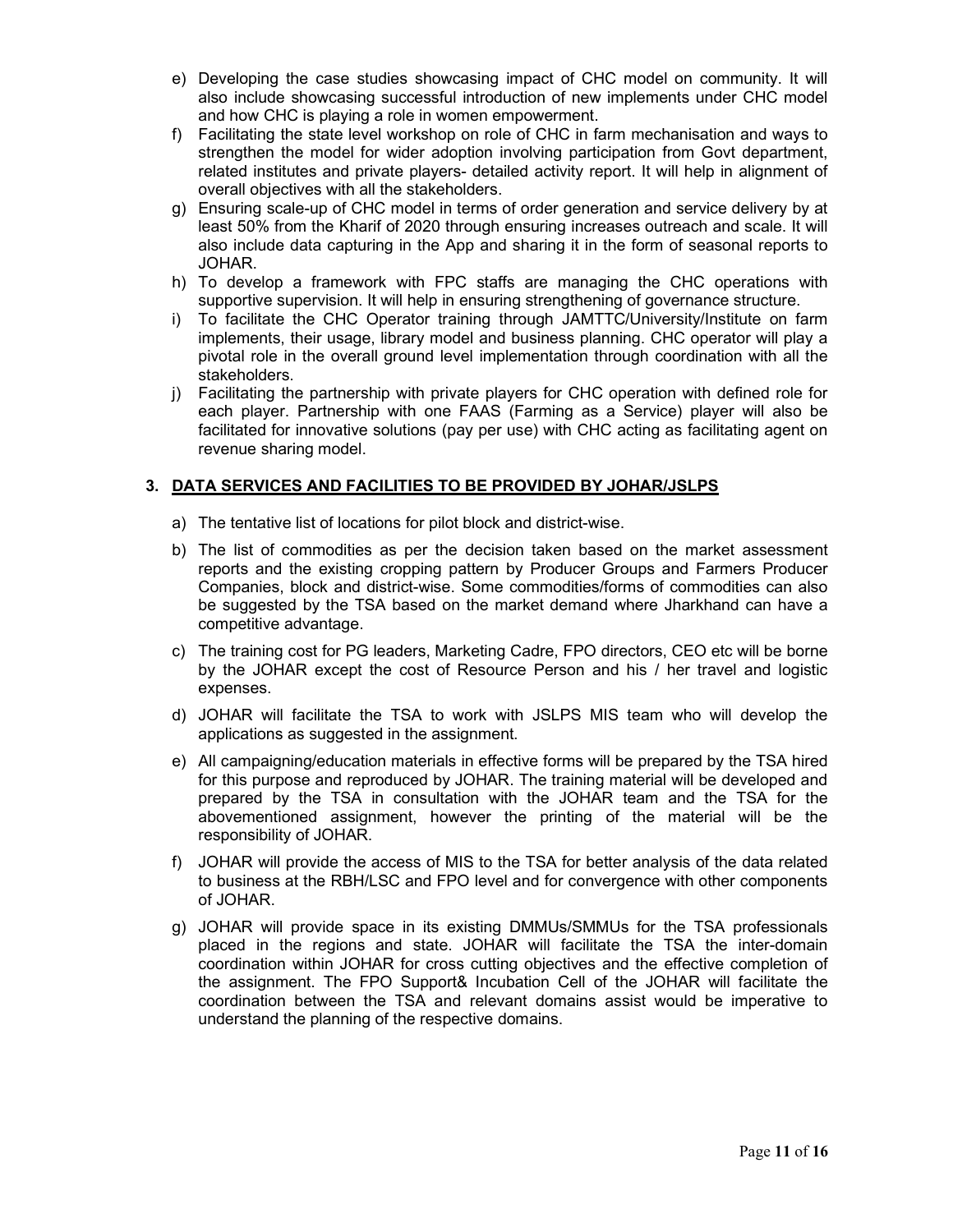#### 6. EXPECTED TEAM COMPOSITION, HR REQUIREMENTS AND SKILL REQUIREMENTS OF TSA

The nature of assignments demands very specialized inputs in order to achieve the objectives of the assignment. Hence, the following would be the desired HR composition and requirements for the assignment:

| Levels               | <b>Composition</b> | <b>Skills Set</b>                                                                    | <b>Time Input</b> |
|----------------------|--------------------|--------------------------------------------------------------------------------------|-------------------|
| State<br>Level       | 1 Professional     | 10 years' experience<br>At<br>least<br>in                                            | 18<br>person      |
| (Team                | with               | marketing of similar services; facilitation                                          | months            |
| Leader)              | management         | of partnerships; Sound knowledge on                                                  |                   |
|                      | background         | customer<br>preferences, habits,<br>rural                                            |                   |
|                      |                    | issues to ensure best service delivery                                               |                   |
|                      |                    | through the CHC. Knowledge on various                                                |                   |
|                      |                    | implements as per the cropping pattern,                                              |                   |
|                      |                    | soil type, customer preference etc.                                                  |                   |
|                      |                    | Knowledge on existing market systems                                                 |                   |
|                      |                    | regulations,<br>relationship<br>and                                                  |                   |
|                      |                    | knowledge<br>management,<br>some<br>of                                               |                   |
|                      |                    | logistics related to marketing, knowledge<br>of market risks etc. Experience<br>оf   |                   |
|                      |                    | developing<br>marketing<br>strategies<br>for                                         |                   |
|                      |                    | similar services,<br>business<br>planning,                                           |                   |
|                      |                    | training to community institutions etc.                                              |                   |
|                      |                    | Having good knowledge about FPOs,                                                    |                   |
|                      |                    | market dynamics on the given sub-                                                    |                   |
|                      |                    | sectors, technology based solutions.                                                 |                   |
|                      |                    | Rich experience in handling large-scale                                              |                   |
|                      |                    | projects.                                                                            |                   |
| Enterprise-          | 1 Professional     | At least<br>10 years'<br>experience<br>in                                            | 18<br>person      |
| Development          | from               | enterprises<br>supporting<br>the<br>and                                              | months            |
| <b>Expert-Deputy</b> | agribusiness       | collectives through agri value chain.                                                |                   |
| <b>Team Leader</b>   | background         | Sound knowledge on various<br><b>CHC</b>                                             |                   |
|                      |                    | model and understanding about potential<br>for developing enterprises related to fam |                   |
|                      |                    | mechanization.<br>Experience in training                                             |                   |
|                      |                    | and capacity building of community level                                             |                   |
|                      |                    | institutions. Some leading experience of                                             |                   |
|                      |                    | developing<br>marketing strategies<br>for                                            |                   |
|                      |                    | commodities, market development work.                                                |                   |
| Zonal level (2       | 1 Professional     | At least 5 years' experience in managing                                             | 36<br>person      |
| zones)               | each<br>with       | similar services; Knowledge on various                                               | months            |
| Zonal                | management         | implements as per the cropping pattern,                                              |                   |
| Coordinators)        | background         | soil type, customer preference etc.                                                  |                   |
|                      |                    | Knowledge on existing market systems                                                 |                   |
|                      |                    | regulations,<br>relationship<br>and                                                  |                   |
|                      |                    | knowledge<br>management,<br>some<br>of                                               |                   |
|                      |                    | logistics related to marketing, knowledge<br>of market risks etc. Experience<br>оf   |                   |
|                      |                    | developing<br>marketing<br>strategies<br>for                                         |                   |
|                      |                    | similar<br>services,<br>business<br>planning,                                        |                   |
|                      |                    | training to community institutions etc.                                              |                   |
|                      |                    | Having good knowledge about market                                                   |                   |
|                      |                    | dynamics on the given sub-sectors,                                                   |                   |
|                      |                    | technology based solutions.                                                          |                   |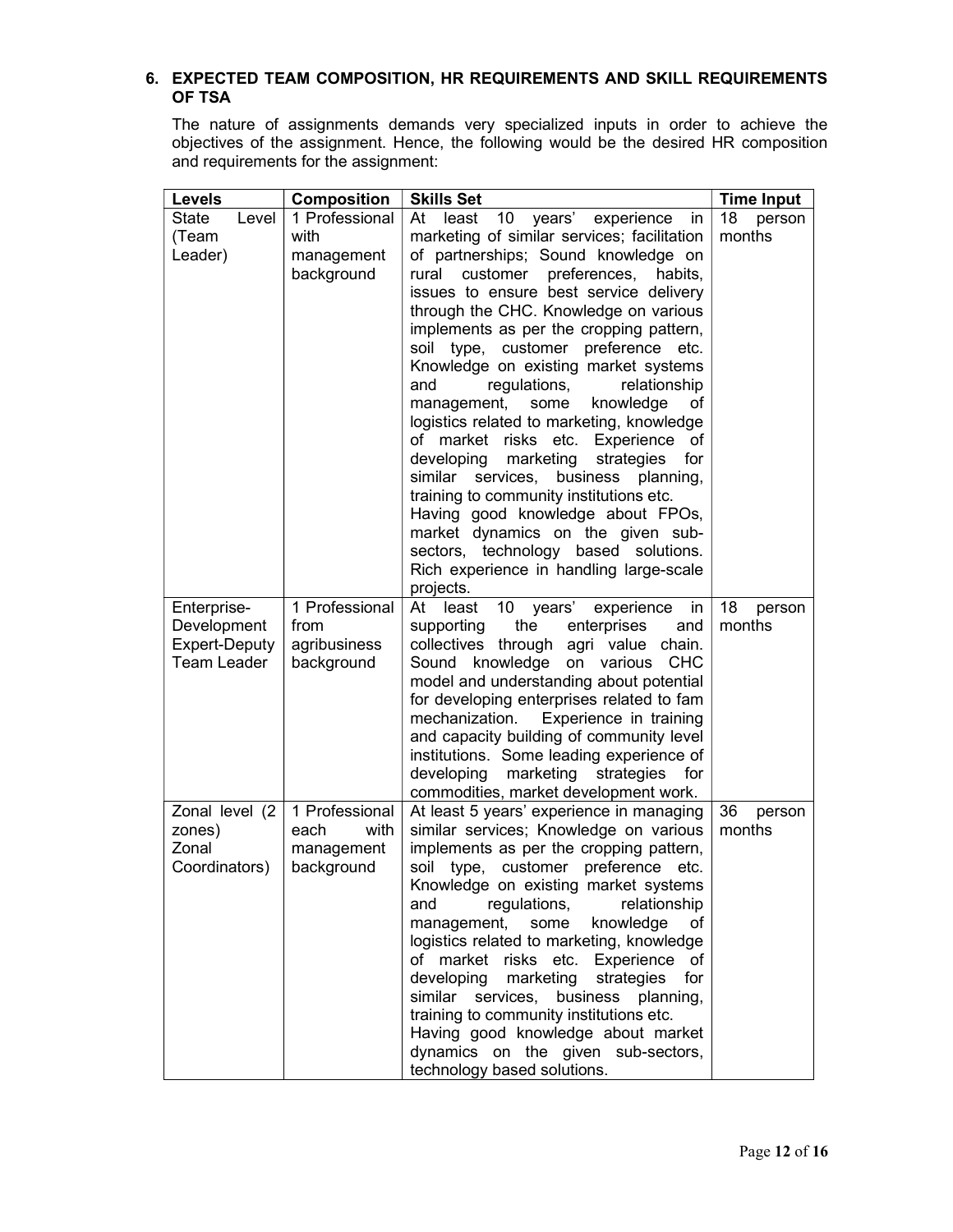# Non-Key Experts:

| SI.<br>NO.  | Key Qualifications and<br>Experiences                                                              | <b>Job Description</b>                                                                                                                                                                                                              | Duration              |
|-------------|----------------------------------------------------------------------------------------------------|-------------------------------------------------------------------------------------------------------------------------------------------------------------------------------------------------------------------------------------|-----------------------|
| $\mathbf 1$ | Professional<br>with<br>management,<br>agriculture or<br>rural  <br>development<br>background (13) | a) For developing the training materials<br>the form of IEC (Audio-<br>in<br>Visual/animation).<br>b) Seasoned trainer with effective<br>delivery skills for developing the pool<br>of master trainers on the relevant<br>subjects. | 234 person-<br>months |
|             |                                                                                                    | c) Market players / veterans<br>for<br>providing insights on the relevant<br>market and suggesting strategies for<br>the marketing of CHC.                                                                                          |                       |
|             |                                                                                                    | d) Helping JOHAR in<br>forging<br>partnership with private players and<br>facilitating convergence with central<br>and state government scheme                                                                                      |                       |
|             |                                                                                                    | e) For developing case studies for wider<br>dissemination and documenting the<br>learnings and success stories                                                                                                                      |                       |

# 7. SCHEDULE OF DELIVERABLES

| <b>Deliverables</b> |                                                                                                                                                                                                                                                                                                                                                                                                                                                                                            |                           |                            |  |  |
|---------------------|--------------------------------------------------------------------------------------------------------------------------------------------------------------------------------------------------------------------------------------------------------------------------------------------------------------------------------------------------------------------------------------------------------------------------------------------------------------------------------------------|---------------------------|----------------------------|--|--|
| SI.<br>No.          | <b>Deliverables</b>                                                                                                                                                                                                                                                                                                                                                                                                                                                                        | <b>Timelines</b>          | Payment<br>Schedule<br>(%) |  |  |
| $\mathbf{1}$        | (a) Action plan on preparatory activities and planning for<br>operational roll out of Library model<br>(b) Development of training module for Cadre, Operator and<br>FPC staff for expansion phase covering subject like preventive<br>maintenance, SOP, running of centres<br>(c) Development of IEC material in Video and Audio form for<br>order booking process, order execution process through app<br>and call centre.                                                               | Within 3<br><b>Months</b> | 15%                        |  |  |
| 2                   | (a) Status report on convergence activities with govt scheme<br>for buying of new farm implements for library model<br>(b) Development of 2 case studies showcasing impact of CHC<br>model on community<br>(c) Training covered for 50% of HVA Block with at least 50%<br>of the relevant cadres (SAKM, PIEs, TSPs) trained through<br>physical or virtual mode as per the situation.<br>(d) Report on engagement program for entrepreneurs and<br>FPC staff, CHC operators at block level | Within 6<br>months        | 20%                        |  |  |
| 3                   | (a) Demonstration of crop specific 4 advanced implements with<br>their utility for farmers in terms of lower input cost, time saving<br>and increasing productivity<br>(b) Training Covered for 75% of HVA Block with at least 50%<br>of the relevant cadres trained.                                                                                                                                                                                                                      | Within 9<br>month         | 15%                        |  |  |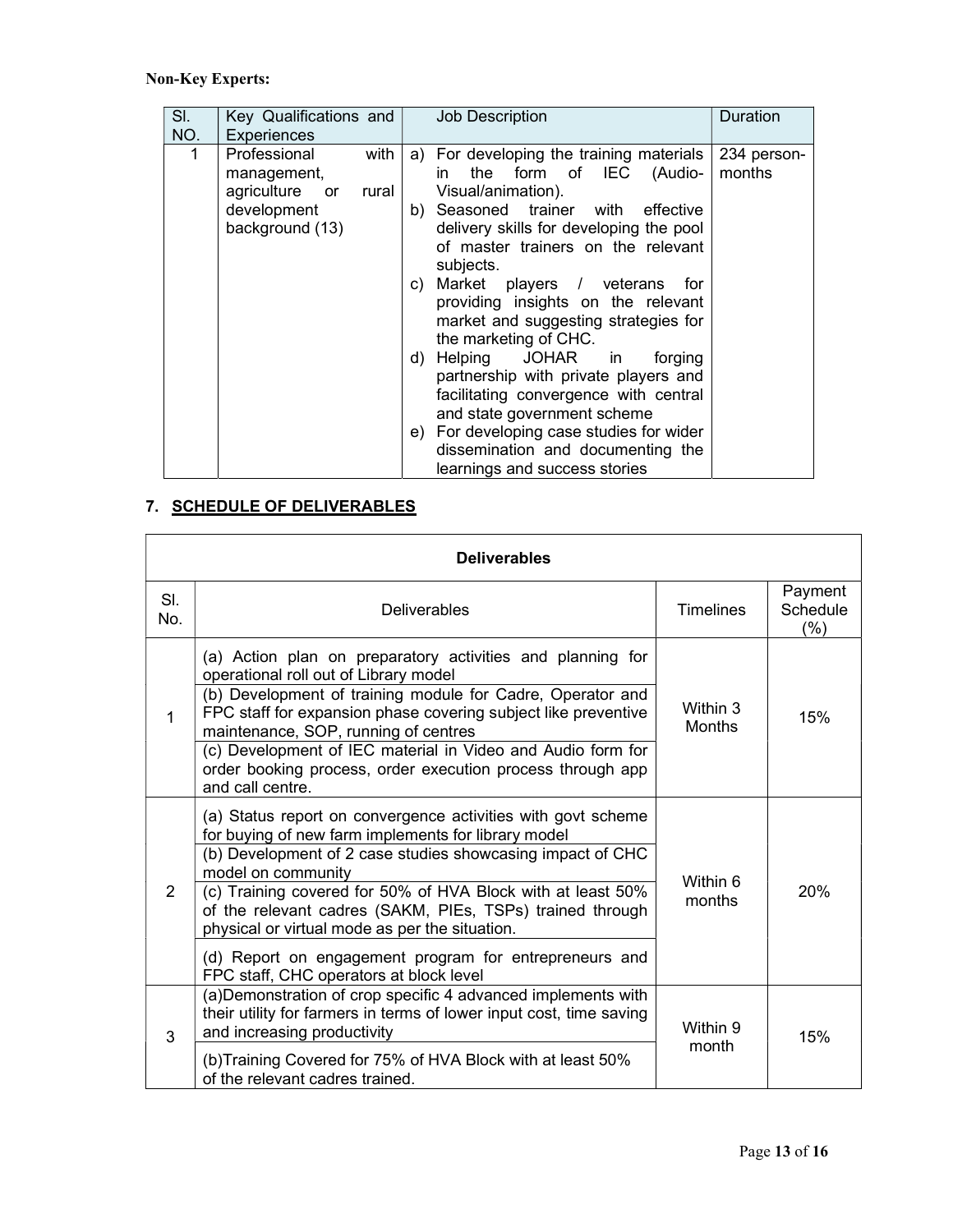| <b>Deliverables</b> |                                                                                                                                                                                                                                                            |                            |                               |  |
|---------------------|------------------------------------------------------------------------------------------------------------------------------------------------------------------------------------------------------------------------------------------------------------|----------------------------|-------------------------------|--|
| SI.<br>No.          | <b>Deliverables</b>                                                                                                                                                                                                                                        | <b>Timelines</b>           | Payment<br>Schedule<br>$(\%)$ |  |
|                     | (c) Facilitating one State level workshop on role of CHC in<br>farm mechanisation and ways to strengthen the model for<br>wider adoption involving participation from Govt department,<br>related institutes and private players- detailed activity report |                            |                               |  |
|                     | (a) Facilitation of Library model and its operational roll out with<br>complete systems in place and at least 30% of capacity<br>utilization                                                                                                               |                            | 15%                           |  |
| 4                   | (b) Development of 2 case studies showcasing successful<br>introduction of new implements under CHC model                                                                                                                                                  | Within 12<br><b>Months</b> |                               |  |
|                     | (c) Training covered for 100% of HVA Block with at least 50%<br>of the relevant cadres trained.                                                                                                                                                            |                            |                               |  |
|                     | (a) Ensuring scale-up of CHC model in terms of order<br>generation and service delivery by reaching to at least 20000<br>households.                                                                                                                       |                            |                               |  |
|                     | (b)Facilitating 2 Partnership with private players for CHC<br>operation with defined role for each player                                                                                                                                                  |                            |                               |  |
| 5                   | Within 15<br>15%<br>(c) Ensuring all data captured in the App and shared in the<br>Months<br>form of seasonal reports to JOHAR                                                                                                                             |                            |                               |  |
|                     | (d)Development of 2 case study on for women empowerment<br>w.r.t. to CHC model                                                                                                                                                                             |                            |                               |  |
|                     | Facilitating<br><b>CHC</b><br>(e)<br>Operator<br>training<br>through<br>JAMTTC/University/Institute on farm implements, their usage,<br>library model and business planning                                                                                |                            |                               |  |
|                     | (a) Ensuring scale-up of CHC model in terms of order<br>generation and service delivery by at least 50% from the Rabi<br>of 2020-21.                                                                                                                       |                            |                               |  |
|                     | (b) Developed a system with FPC staffs are managing the<br>CHC operations with supportive supervision.                                                                                                                                                     | Within 18<br>Months        | 20%                           |  |
| 6                   | (c) Partnership with one FAAS (Farming as a Service) player<br>for innovative solutions (pay per use) with CHC acting as<br>facilitating agent on revenue sharing model                                                                                    |                            |                               |  |
|                     | (d) Demonstration of FPC-managed CHCs running with<br>minimum handholding in all districts through effective<br>handholding and monitoring systems. Detailed to be captured<br>as part of final report                                                     |                            |                               |  |
|                     | (e) Final report covering all activities, outcomes, dissemination<br>plan and way forward                                                                                                                                                                  |                            |                               |  |

#### 8. REPORTING REQUIREMENTS

- i. Monthly Report (by  $1<sup>st</sup>$  week of each month): One hard copy  $&$  One soft copy (MS Word, data in MS Excel)
- ii. Quarterly Report (within one week of quarter end) : One hard copy & One soft copy (MS Word, data in MS Excel)
- iii. Final Report (within 15 days of year-end): One hard copies & one soft copy (MS Word, data in MS Excel & PDF file in CD), Soft Copy of the Training Module and Materials developed).

All the reports above should cover physical progress as per the T.o.R and milestones should also include the process adopted to achieve the progress, resources used, knowledge resources including the case studies, training materials etc. The report should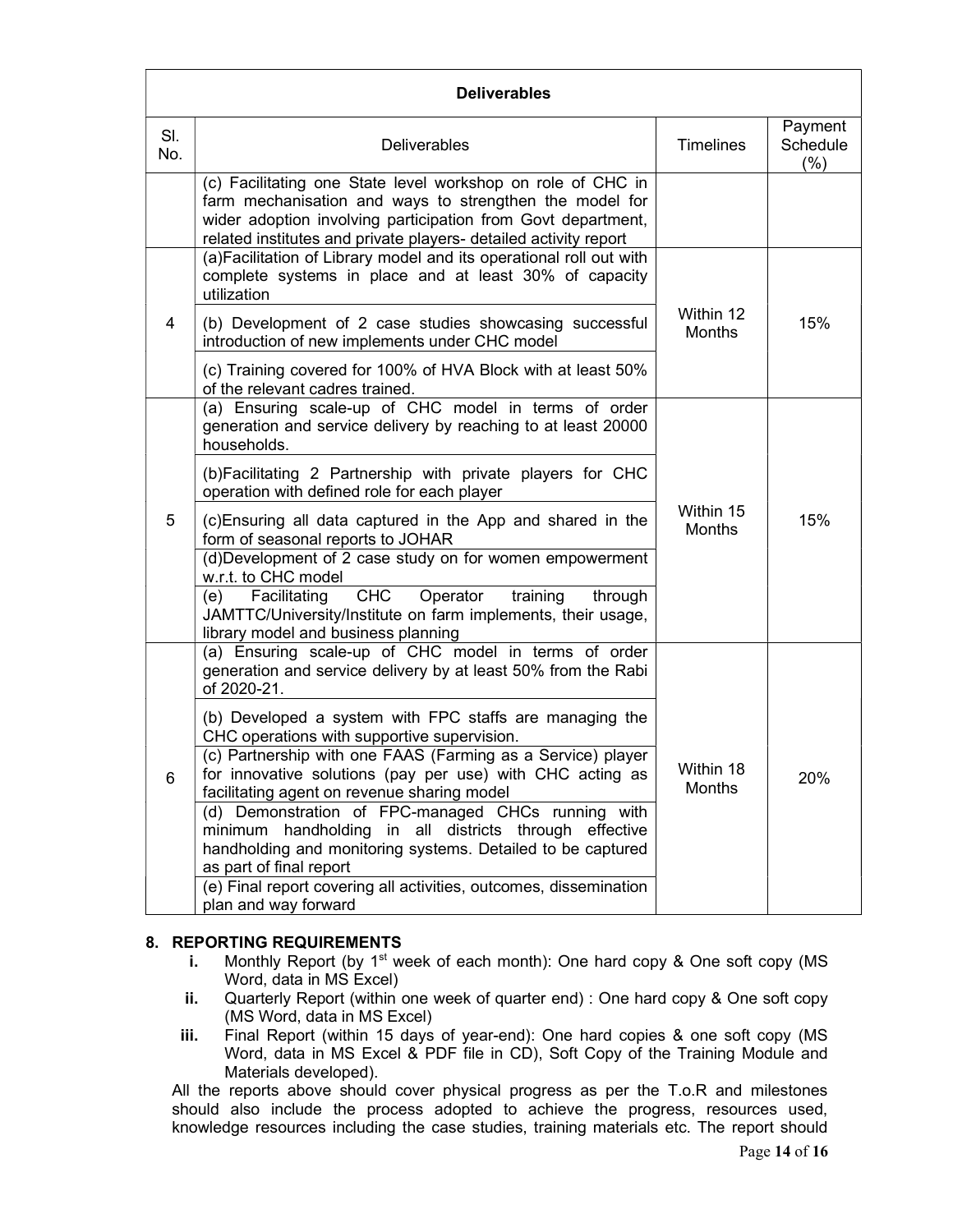also include the reports for the training, exposure and events conducted in the period. It should also highlight the key learning, challenges, measures taken to overcome, anticipated risk and mitigation measures for the forthcoming seasons, support required from JSLPS.

#### 9. MONITORING AND REPORTING ARRANGEMENTS

The assignment will be monitored by a review committee constituted by JOHAR comprising the Project Director along with representatives of the FISC on need basis. The TSA will report to the State Project Coordinator - Agribusiness & Marketing of JOHAR for day-to-day operations and for monthly review. The SPC- Agribusiness & Marketing will also be responsible to oversee the progress against deliverables.

\*\*\*\*\*\*\*\*